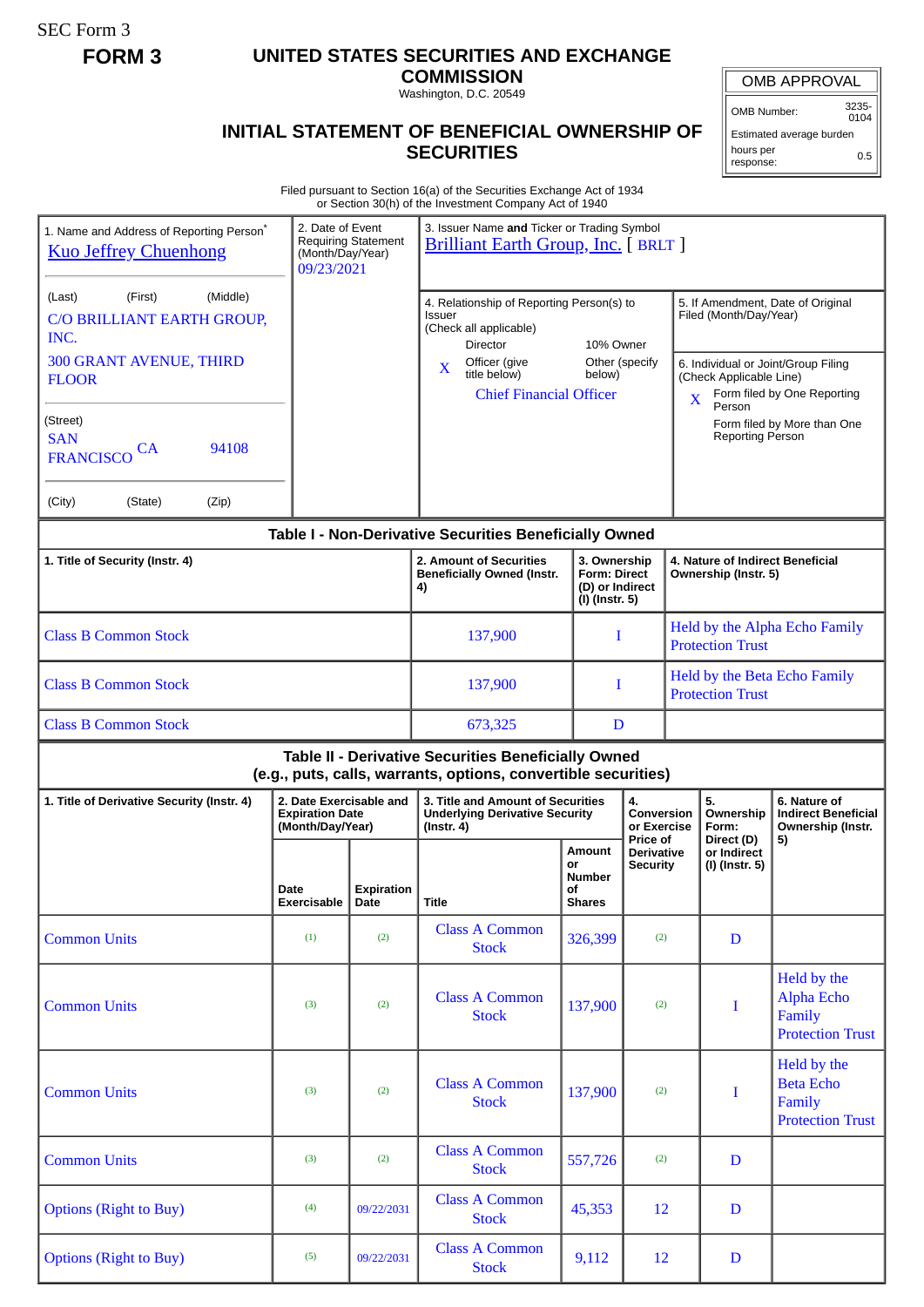## **Explanation of Responses:**

1. A portion of the Common Units will vest immediately upon issuance. The remaining non-vested Common Units vest as to 1/48th of the underlying shares in 31 substantially equal monthly installments, commencing on September 30, 2021, such that the Common Units will become fully vested on March 31, 2024.

2. The Common Units may be redeemed by the Reporting Person at any time on or following the closing of the Initial Public Offering for shares of Class A Common Stock on a 1to-1 basis, and a corresponding number of shares of Class B Common Stock will be forfeited in connection with the redemption. The Common Units have no expiration date.

3. The Common Units are fully vested.

4. A portion of the options will vest immediately upon issuance. The remaining non-vested options vest and become exercisable as to the underlying shares in 31 substantially equal monthly installments commencing on September 30, 2021, such that the underlying shares will become fully vested on March 31, 2024. 5. The option is fully vested and exercisable.

**Remarks:**

Exhibit 24 - Power of Attorney.

/s/ Jeffrey Chuenhong Kuo 09/23/2021

\*\* Signature of Reporting Person Date

Reminder: Report on a separate line for each class of securities beneficially owned directly or indirectly.

\* If the form is filed by more than one reporting person, *see* Instruction 5 (b)(v).

\*\* Intentional misstatements or omissions of facts constitute Federal Criminal Violations *See* 18 U.S.C. 1001 and 15 U.S.C. 78ff(a).

Note: File three copies of this Form, one of which must be manually signed. If space is insufficient, *see* Instruction 6 for procedure.

**Persons who respond to the collection of information contained in this form are not required to respond unless the form displays a currently valid OMB Number.**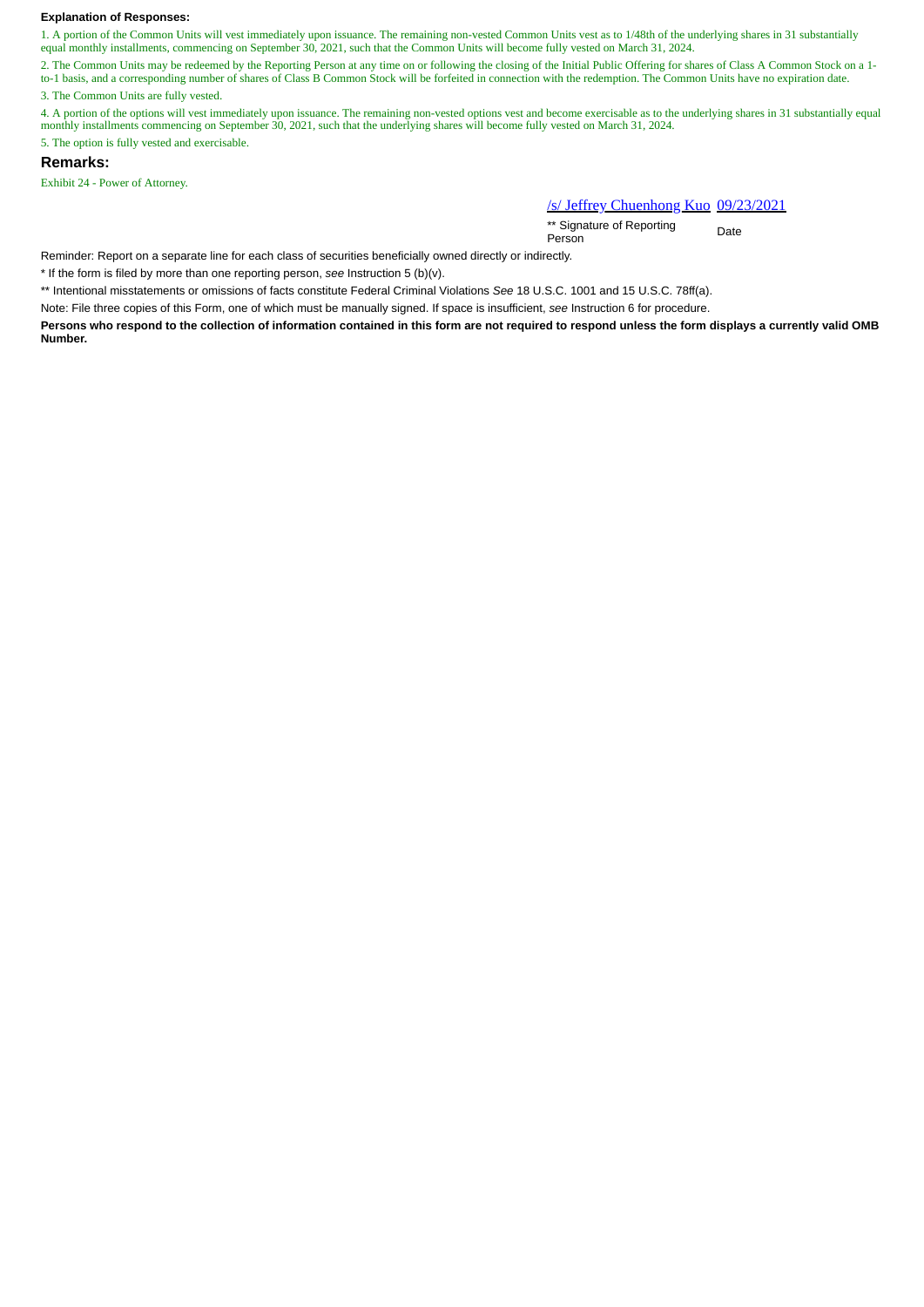With respect to holdings of and transactions in securities issued by Omega Therapeutics, Inc. (the "Company"), the undersigned hereby constitutes and appoints the individuals named on Schedule A attached hereto and as may be amended from time to time, or any of them signing singly, with full power of substitution and resubstitution, to act as the undersigned's true and lawful attorney-in-fact to:

- 1. prepare, execute in the undersigned's name and on the undersigned's behalf, and submit to the United States Securities and Exchange Commission (the "SEC") a Form ID, including amendments thereto, and any other documents necessary or appropriate to obtain and/or regenerate codes and passwords enabling the undersigned to make electronic filings with the SEC of reports required by Section 16(a) of the Securities Exchange Act of 1934, as amended, or any rule or regulation of the SEC;
- 2. execute for and on behalf of the undersigned, Forms 3, 4, and 5 in accordance with Section 16 of the Securities Exchange Act of 1934, as amended, and the rules thereunder;
- 3. do and perform any and all acts for and on behalf of the undersigned which may be necessary or desirable to complete and execute any such Form 3, 4, or 5, complete and execute any amendment or amendments thereto, and timely file such form with the SEC and any stock exchange or similar authority; and
- 4. take any other action of any type whatsoever in connection with the foregoing which, in the opinion of such attorney-in-fact, may be of benefit to, in the best interest of, or legally required by, the undersigned, it being understood that the documents executed by such attorney-in-fact on behalf of the undersigned pursuant to this Power of Attorney shall be in such form and shall contain such terms and conditions as such attorney-in-fact may approve in such attorney-in-fact's discretion.

 The undersigned hereby grants to each such attorney-in-fact full power and authority to do and perform any and every act and thing whatsoever requisite, necessary, or proper to be done in the exercise of any of the rights and powers herein granted, as fully to all intents and purposes as the undersigned might or could do if personally present, with full power of substitution and resubstitution or revocation, hereby ratifying and confirming all that such attorney-in-fact, or such attorneys-in-fact substitute or substitutes, shall lawfully do or cause to be done by virtue of this Power of Attorney and the rights and powers herein granted.

 The undersigned acknowledges that the foregoing attorneys-in-fact, in serving in such capacity at the request of the undersigned, are not assuming, nor is the Company assuming, any of the undersigned's responsibilities to comply with Section 16 of the Securities Exchange Act of 1934, as amended.

 This Power of Attorney shall remain in full force and effect until the undersigned is no longer required to file Forms 3, 4, and 5 with respect to the undersigned's holdings of and transactions in securities issued by the Company, unless earlier revoked by the undersigned in a signed writing delivered to the foregoing attorneys-in-fact.

 IN WITNESS WHEREOF, the undersigned has caused this Power of Attorney to be executed as of this 15th day of September, 2021.

> Signature: /s/ Jeff Kuo ----------------------- Print Name: Jeff Kuo

## Schedule A